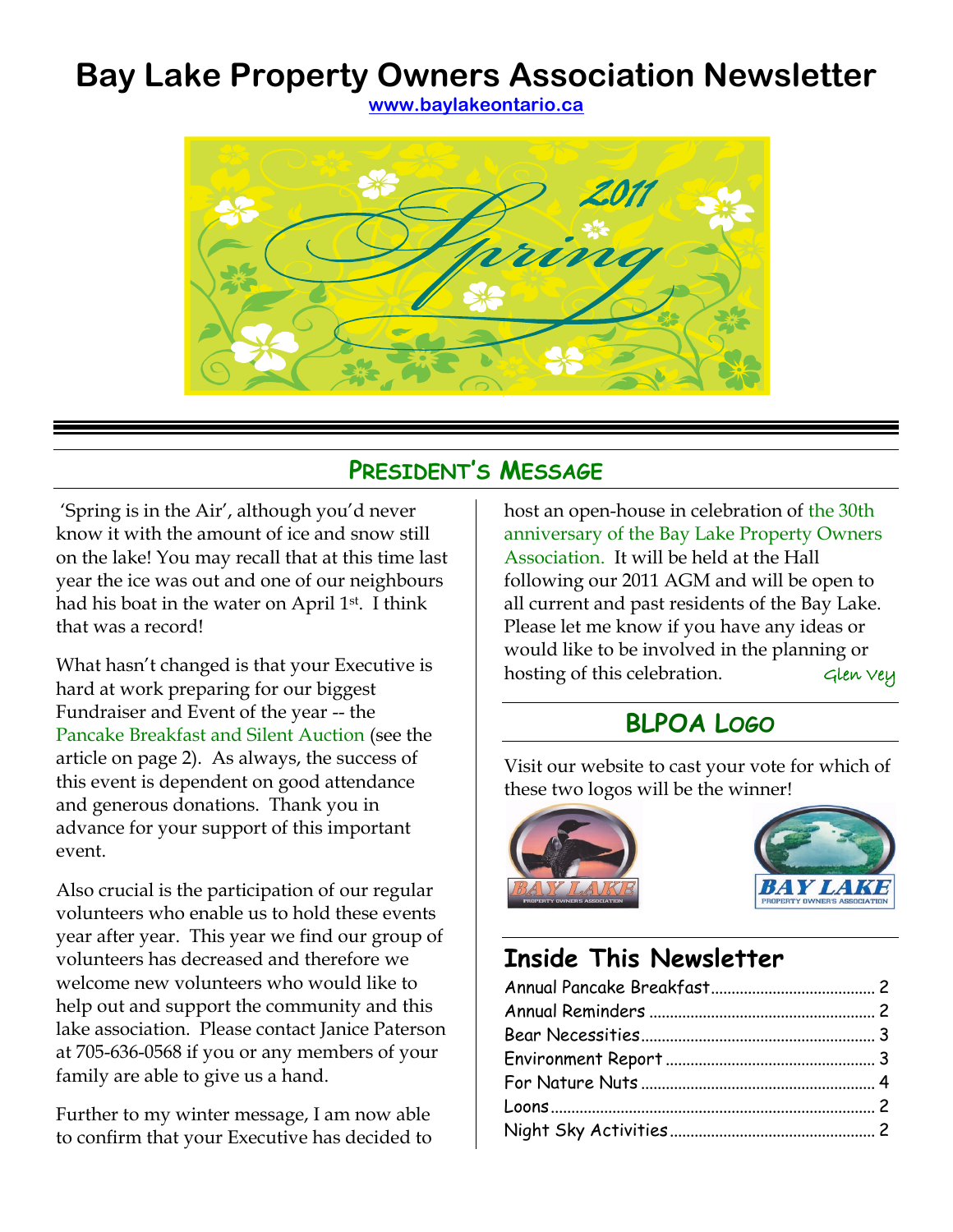#### <span id="page-1-0"></span>**ANNUAL PANCAKE BREAKFAST**

#### **Sunday, May 22nd ◄► 9:00 a.m. – 12:00 noon Clear Lake / Bay Lake Hall**

We've been collecting items for our Silent Auction which will take place again. This is our **major fundraising event of the year**, so in order to make it a success we count on the generosity of others to donate new items, gift certificates, bake goods (wrapped or in a nonreturnable container) and/or services. If you would like **to contribute to the silent Auction please contact Sherry Vey at 705-788-3724**.

We encourage more of you to come out and volunteer your time. **Attention Teenagers**: by helping at the Pancake Breakfast you can accumulate volunteer hours for school. Just let us know if you are available and we"ll have a job for you. Contact Janice Paterson at 705-636- 0568 and bring your forms for sign-off.

In addition to the cost of your **breakfast**, you will have the chance to **shop** (Bay Lake hats, shirts, towels, etc.), buy items at the **Silent Auction**, purchase **50/50 Draw** tickets, and pay your **membership dues**. So don"t forget your money!

## **NIGHT SKY ACTIVITIES**

<span id="page-1-5"></span>A lot of people are interested in where in the sky we can view the **International Space Station** (ISS). The link below takes you to a NASA site that provides real-time data on where and when we can spot the ISS…and the space shuttle if it is up there!

[http://spaceflight.nasa.gov/realdata/sightings/cities/view.](http://spaceflight.nasa.gov/realdata/sightings/cities/view.cgi?country=Canada®ion=Ontario&city=Huntsville) [cgi?country=Canada&region=Ontario&city=Huntsville](http://spaceflight.nasa.gov/realdata/sightings/cities/view.cgi?country=Canada®ion=Ontario&city=Huntsville)

<span id="page-1-4"></span>As a reminder, there are a few things you can do year-round to **lessen the impact of your lighting** on the night sky at Bay Lake:

- Use or create light caps that focus the light downwards;
- Switch from a timer to motion lights;
- Use lower wattage bulbs;
- Point lights where they're needed (at the building or pathways) and not out toward the lake.

And a special thanks to all who participated in Earth Hour by turning out their lights.

#### **ANNUAL REMINDERS**

- <span id="page-1-2"></span> **Fire Permits** are once again required for outdoor fires and are available at the Recycle Centre on Highway 592 (check the **Fire Risk Sign** on Bay Lake road for the current risk level);
- The **ATV speed limit** on the roads surrounding Bay Lake is 20 km/hour.

# **LOONS**

<span id="page-1-3"></span><span id="page-1-1"></span>We will be launching the **Loon Nesting Platform** as soon as ice is out to make sure it is there for the early arrival of our loons. They checked it out last year and we are hoping that this year they will nest on it.

#### **Wanted: Snorkelers or Scuba Divers**

We need someone to help us recover one of the 3 warning floats we put out last year around the Loon Nesting Raft. These floats are there to warn boaters away from the nesting loons and one of the floats has disappeared.

We think that wave action may have moved it into a nearby 40-foot hole and that it is being held down there by its weights. The float is on a 12-15 foot tether rope so it should be bobbing about but we can't see it from above.

We are hoping that a volunteer snorkeler or scuba diver will be able to see it and hook recovery ropes on for us. Please contact Bill Paterson at willyp@xplornet.ca or 705-636-0568 if you can help.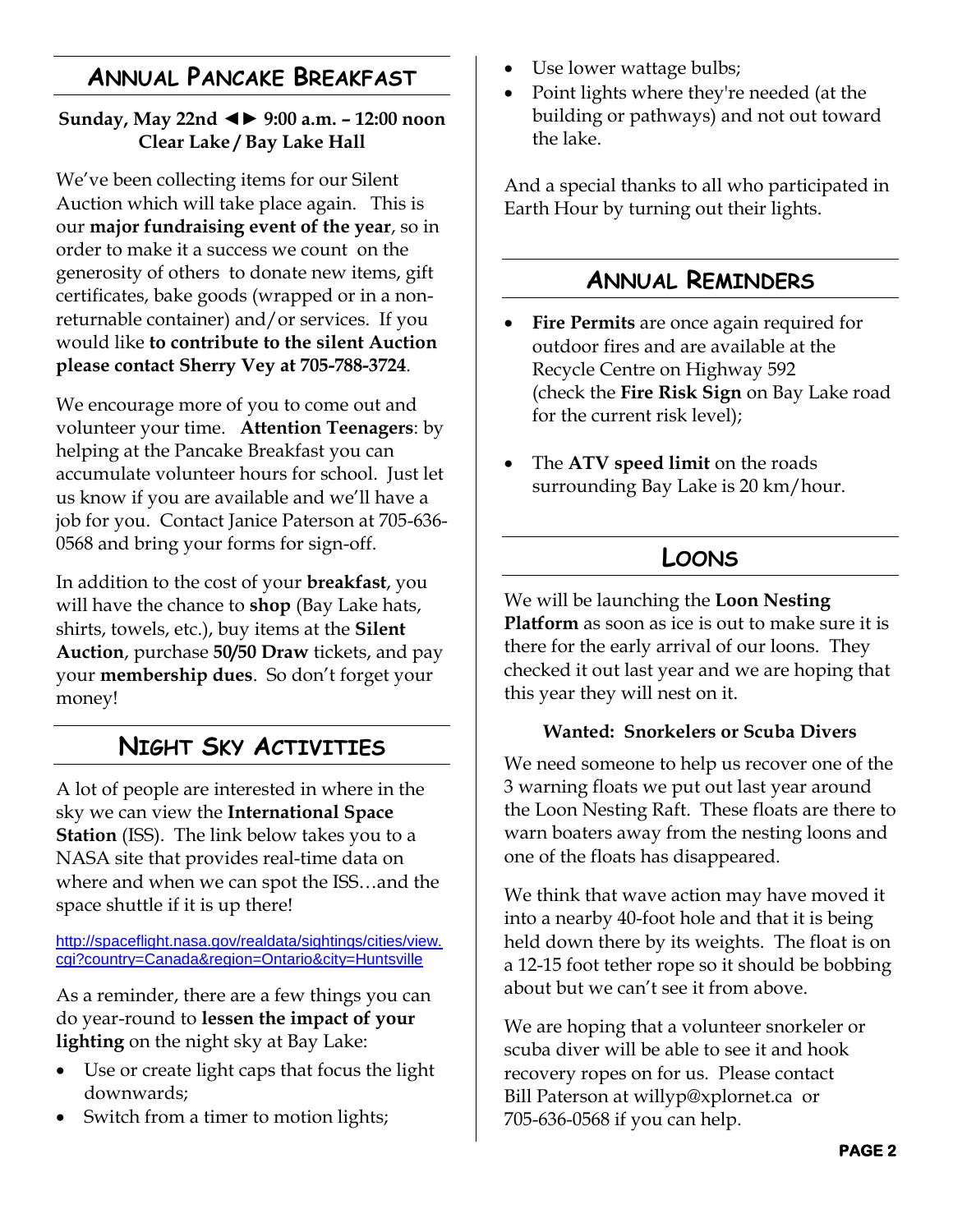## **ENVIRONMENT REPORT**

<span id="page-2-1"></span>Once again the Environment Committee will be doing **e-coli testing** on 10 sites on the lake. These 10 sites will be tested 4 times each, in May, July, August and September. You can click the Water Testing link on our website to see where the 10 sites are. The samples taken are rated against the established standards for e-coli levels acceptable for use of the water for recreational activities such as swimming, boating, fishing, etc., but not drinking. We are in our third year of sampling and we have never had a test above acceptable levels.

We are hoping that residents will continue to adopt a site and pay for the e-coli testing of that site for the year. The cost for one site is \$42.40. Please contact Bill Paterson or any member of the Executive if you wish to participate on this **Adopt-A-Site Program**.

In addition, we do **comprehensive testing** during the August sampling on 3 of the sites for additional items: Nitrates, Nitrites, Total Nitrogen (TKN), Total Microcystin (blue/green algae), Fecal Strep (duck poop) and in the past Phosphorous. Because phosphorous is sampled in other tests, we have decided to drop it and instead test for Calcium. Declining calcium levels have alarmed scientists in our area as Calcium is used by wildlife from the smallest critters in our benthic tests to the largest fish to make shells and bones.

Thanks to the efforts of Judy and John Dunn, we also participate in the **Lake Partner's Program**, which monitors water clarity and phosphorous levels.

We will also be doing **Benthic testing** again and this year and not only has the District of Muskoka committed to sending out a technician again but Judy Dunn will be taking a Certification program at Nipissing University in Bracebridge in April to become certified herself.

We would also like to hear from volunteer carpenters who would like to **help us build Wood Duck nesting boxes**. We will supply the materials and plans. We hope to place them from the ice next winter. Please contact Bill Paterson for details.

#### **BEAR NECESSITIES**

<span id="page-2-0"></span>Here are some tips to **avoid bear visitors**:

- Do not leave composting food waste or garbage outdoors.
- Do not feed birds in the summer.
- Dispose of grease, fat, bacon and other meats in sealed containers.
- Do not burn garbage.
- Clean garbage cans frequently with ammonia, bleach or Lysol.
- Place mothballs, air fresheners, Lysol or ammonia-soaked rags or camphor disks in garbage cans to mask food odors.
- Use plastic bags inside garbage cans to help hide odors.
- Store garbage cans in a secure place such as a garage.
- Remove the grease can from gas and charcoal grills after every use.
- Turn off kitchen exhaust fans that vent to the outside when not in use.
- Do not feed family pets outside.
- Do not leave dirty diapers or diaper pails outside.

**Bear encounter tips** provided by the MNR:

- If the bear is not paying attention to you, slowly and quietly back away.
- If the bear knows you are there, raise your arms to make yourself look as big as possible. Speak in a firm but nonthreatening voice while looking at the bear and backing away.
- If the bear makes contact, fight back with everything you have.

To report bear problems, call the Bear Reporting Line at: 1-866-514-2327.